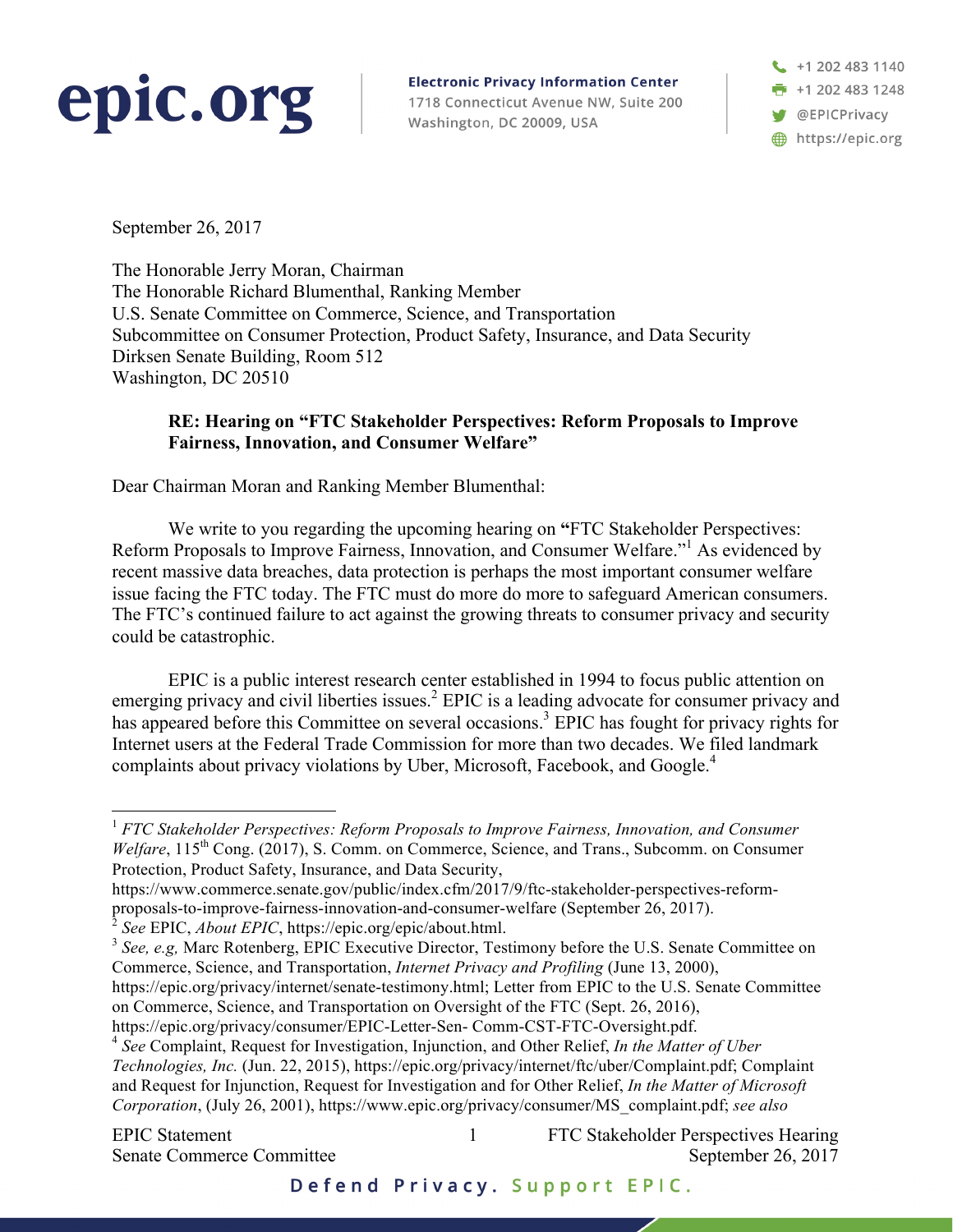## **The FTC's Current Approach is Insufficient to Protect Consumer Privacy and Security**

American consumers face unprecedented privacy and security challenges. The recent data breach by consumer credit reporting agency Equifax exposed the personal information including names, addresses, phone numbers, dates of birth, social security numbers, and driver's license numbers—of 143 million people.<sup>5</sup> This the latest in a growing number of high-profile hacks that threaten the privacy, security, and financial stability of American consumers. Far too many organizations collect, use, and disclose detailed personal information without following proper procedures for safeguarding that information. Our government must respond with comprehensive, baseline privacy protections that ensure Fair Information Practices – an internationally recognized set of informational privacy practices<sup> $6$ </sup> – are applied across the Internet ecosystem.

At this time, the FTC is simply not doing enough to safeguard the personal data of American consumers. While we respect the efforts of the Commission to protect consumers, the reality is that the FTC lacks the statutory authority, the resources, and the political will to adequately protect the online privacy of American consumers.

The FTC's privacy framework – based largely on "notice and choice"– is simply not working. Research shows that consumers rarely read privacy policies; when they do, these complex legal documents are difficult to understand. Nor can industry self-regulatory programs provide realistic privacy protections when they are not supported by enforceable legal standards.

Even when the FTC reaches a consent agreement with a privacy-violating company, the Commission rarely enforces the Consent Order terms.<sup>7</sup> American consumers whose privacy has been violated by unfair or deceptive trade practices do not have a private right of action to obtain redress. Only enforceable privacy protections create meaningful safeguards, and the lack of FTC enforcement has left consumers with little recourse.

Fundamentally, the FTC is not a data protection agency. Without regulatory authority, the FTC is limited to reactive, after-the-fact enforcement actions that largely focus on whether companies honored their own privacy promises. Because the United States currently lacks comprehensive privacy legislation or an agency dedicated to privacy protection, there are very few legal constraints on business practices that impact the privacy of American consumers.

Complaint, Request for Investigation, Injunction, and Other Relief, *In the Matter of Facebook, Inc*, (Dec. 17, 2009), https://epic.org/privacy/inrefacebook/EPIC-FacebookComplaint.pdf; Complaint, Request for Investigation, Injunction, and Other Relief, *In the Matter of Google, Inc*, (Feb. 16, 2010),

https://epic.org/privacy/ftc/googlebuzz/GoogleBuzz\_Complaint.pdf. <sup>5</sup> Equifax Inc., *Equifax Releases Details on Cybersecurity Incident, Announces Personnel Changes*, https://investor.equifax.com/news-and-events/news/2017/09-15-2017-224018832 (Sept. 15, 2017).

<sup>6</sup> *See* EPIC, *Code of Fair Information Practices*,

https://www.epic.org/privacy/consumer/code\_fair\_info.html.

 $\overline{a}$ 

EPIC Statement 2 FTC Stakeholder Perspectives Hearing Senate Commerce Committee September 26, 2017

<sup>7</sup> *See EPIC v. FTC*, No. 12-206 (D.C. Cir. Feb. 8, 2012).